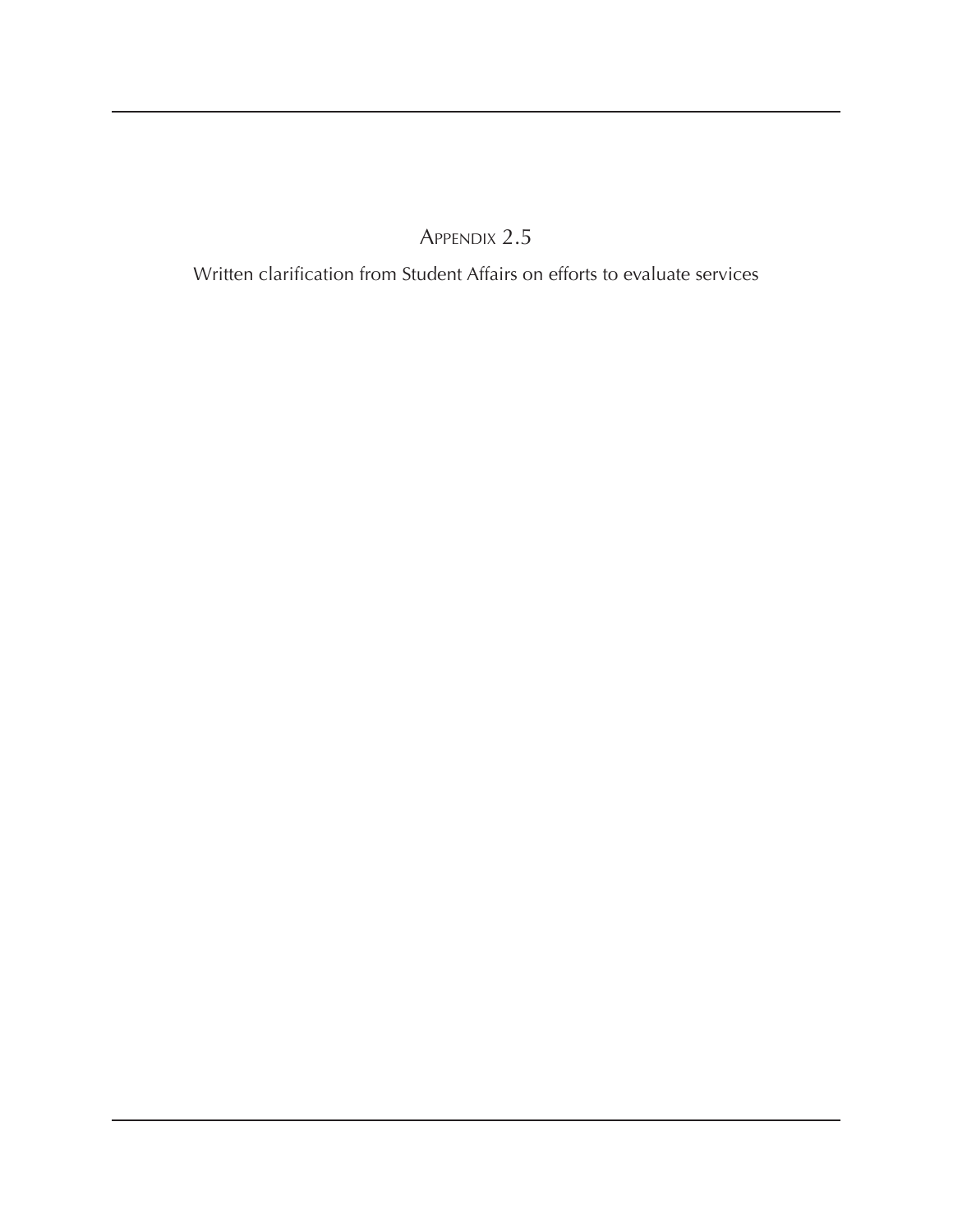# **Accreditation Questions or Corrections on Matters of Fact**

## **Division of Student Affairs and Academic Support Services**

## **May 9, 2008**

### **Dr. Eileen Coughlin, Vice President for Student Affairs and Academic Support Services**

### **Page 37, third paragraph**

Current language: "Facilities are generally in good condition."

Suggested correction in language: "Other than Carver Gymnasium, the facilities are generally in good condition." The cover letter of the 2007-2017 Capital Plan and 2007-2009 Capital Budget Request provided to the accreditation team lists Carver as second in priority order for major capital funding and states that "electrical and mechanical systems have exceeded their useful life, structural seismic upgrades and disabled access improvements are needed, and gender equity issues require attention." Page 25 of that report shows Carver Gymnasium as a rating of poor in all categories including shell, interiors, services, and equipment and furnishings.

### **Page 38, Concern**

There was a concern stated on page 38 under Standard Three that indicates that, "The division has not systematically evaluated student services and programs and used the results from these evaluations as a basis for change (3.B.6). While some departments have evaluated student services and programs, many have not done so. It was not apparent that results from the evaluations were readily used for change."

We are seeking clarification of this concern based on information (provided below, and attached) that was included in the self-study and exhibits. It is not factually correct to indicate that many of our departments have not evaluated programs and services. The list below is extracted from our written submission under Standard Three, as examples of the Division's assessment efforts and use of data to implement change. The materials submitted provided examples in the great majority of departments – 12 of the 16 referred to in the self-study – with specific references to implementation in many of the examples.

During the campus visit, no questions were posed to any member of the Student Affairs Division to clarify or otherwise seek information regarding assessment or utilization of results. Additional information on the remaining departments would have been provided had questions been asked regarding the submission of materials.

In the self-study, we identified our desire to take our assessment and planning efforts to a new level in which every area has formal training in outcomes-based planning tied to a curricular approach. Based upon our research, very few Student Affairs divisions in the country have established division-wide learning outcome based teams. Our Division Assessment Resource Team (DART) is presenting a half-day pre-conference workshop at the upcoming International Assessment and Retention Conference so that others can learn from our approach. The team's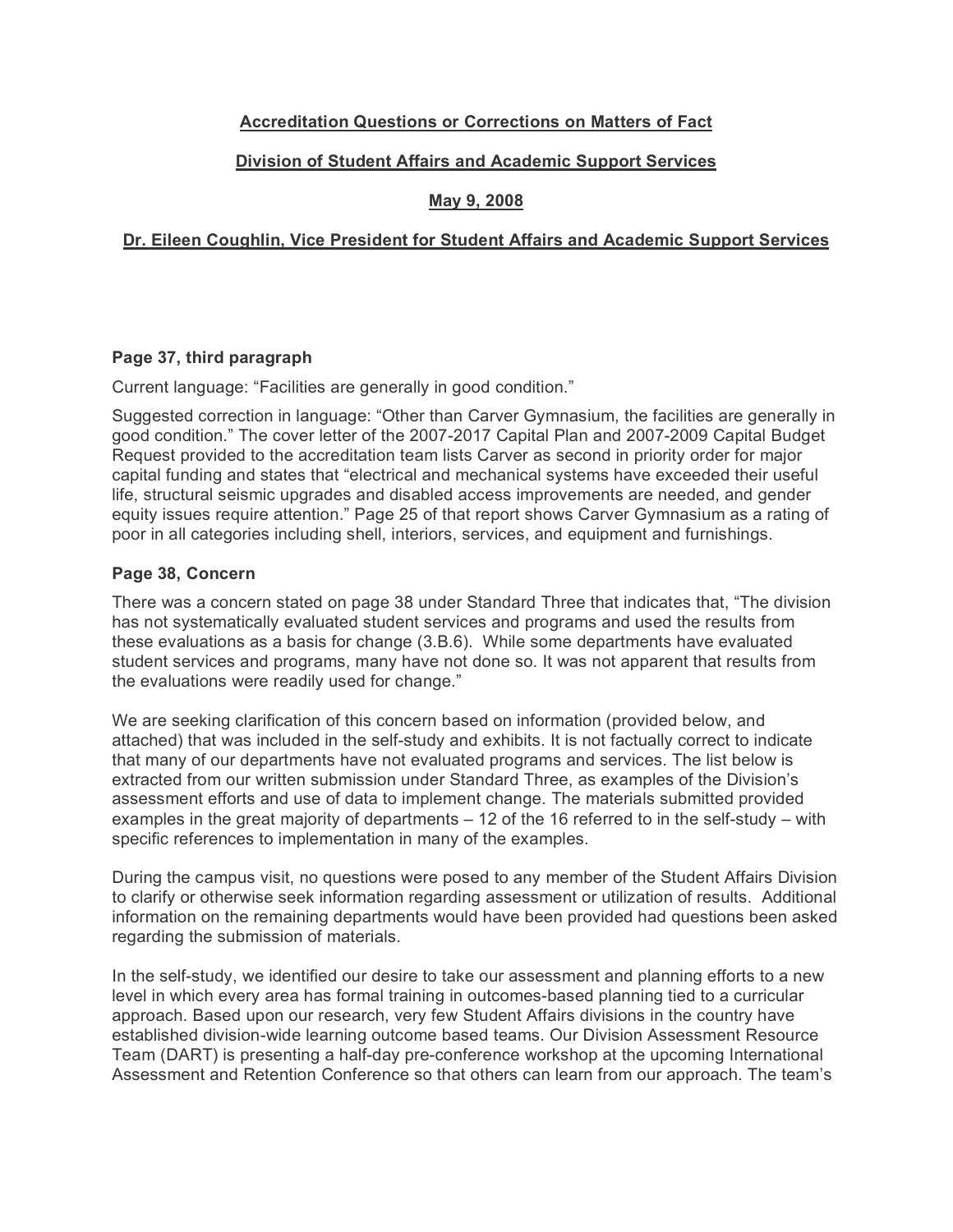invitation to present at the conference is indicative of the level at which we are perceived by colleagues.

This is a commitment to a higher level of learning outcomes which we aspire to achieve, and should not be confused with a lack of assessment or data-driven improvement in our current planning efforts.

In holding ourselves to these higher aspirations, it appears that our long history of assessment may have been overlooked.

The following represents specific examples of assessment data used to shape decision-making, as cited in Standard Three of the self-study report and provided to the committee:

- Non-enrollee survey—Admissions
- Quality of life survey-University Residences
- Survey of college unions—Viking Union
- Annual development survey—Career Services
- National college health assessment—Health Center
- External consultant assessment—Financial Aid
- External consultant assessment—Bookstore
- Student voice survey—Primary Prevention and Wellness
- Accreditation assessment/review—Counseling Center
- Utilization data—Counseling Center
- External consultant assessment—Campus Recreation
- Quality assurance program—Financial Aid
- Retention data (OIART)—Student Support Services
- Average credits data (OIART)—Academic Advising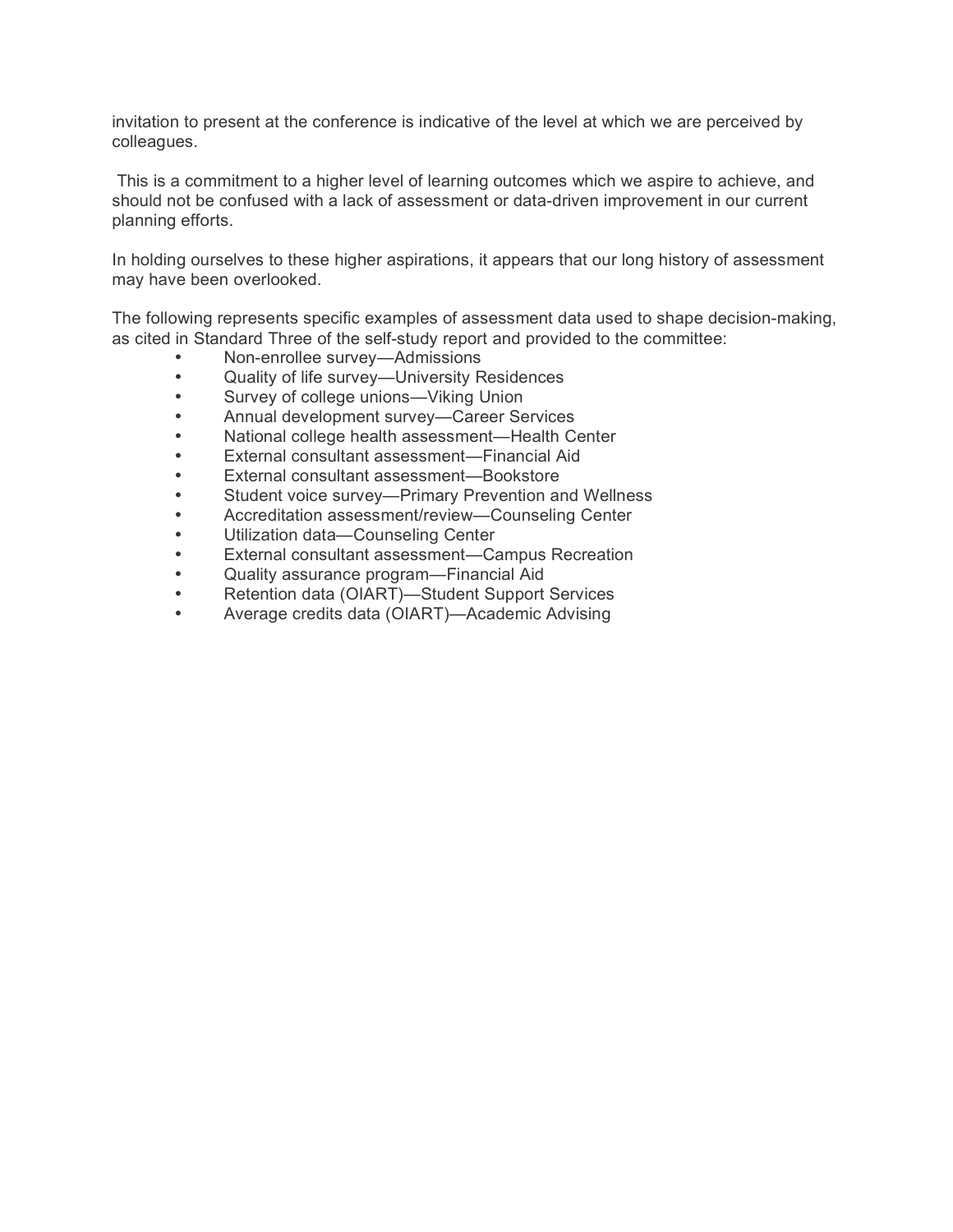### **Extraction from our report on student assessments**

- **Page 3•10 3•11:** "Qualitative and quantitative assessment data have helped Division departments make many improvements in the programs and services they provide, including:
	- The development of an online Transfer Course Equivalency Guide, to help community college students transferring to Western. The guide, searchable three ways, provides equivalency information for specific courses, as well as for subject area, academic college, and/or General University Requirements.
	- The development of an online advising tool—the Curriculum, Advising, and Program Planning (CAPP) Degree Evaluation—that enables students and advisors to evaluate completed course work relative to degree requirements.
	- The development of automated transfer articulation which generates a course by course equivalency for students transferring to Western and, when combined with the CAPP Degree Evaluation, helps students determine what requirements they must complete to graduate with a specific major.
	- The development of a new Financial Aid website that enables students to apply for short-term emergency loans, perform job and scholarship searches, print needed forms, and access financial aid status and award information online.
	- The creation of a half-time Graduate and Pre-Professional Advisor position, to better meet the needs of Western students who plan to attend graduate and/or professional school.
	- The development of an outreach advising model in Academic Advising that assigns entering undeclared students a professional advisor who works with them from Summerstart through their declaration of a major. The model also assigns advisors for students on academic warning/probation, as well as for those who have reached 120 credits and not yet declared a major.
	- The addition of a half-time Family Outreach Manager and expansion of the Parent Connection Group in New Student Services/Family Outreach to better meet the needs of parents and family members of Western students.
	- The addition of a full-time academic advisor in Academic Advising and Career Services to provide more intensive advising for undeclared students.
	- The addition of a full-time academic advisor in Student Outreach Services to serve first generation and low-income students.
	- The creation of online health services—including virtual visits, online prescription refills, and Ask the Doc (a feature of the Student Health Center's website that enables students to ask a health question anonymously)—to better meet students' needs.
	- The creation of an online "Countdown to Western" checklist for all entering freshmen and transfer students, that enables them to keep track of their on-campus housing status, as well as whether or not transcripts and measles clearance have been received.

(*See Exhibit 3.7: Completed Assessment Reports*)"

 **Page 3•22 - 3•23**:"Admissions engages in the ongoing evaluation of on-campus recruitment efforts—campus tours, Discovery Days, the Western Fall Experience, and Western Preview—and conducts an annual surveys of students who are admitted to Western but choose not to attend. It also conducts a bi-annual survey of enrolling students. Data collected through these means enables the office to more effectively shape its publications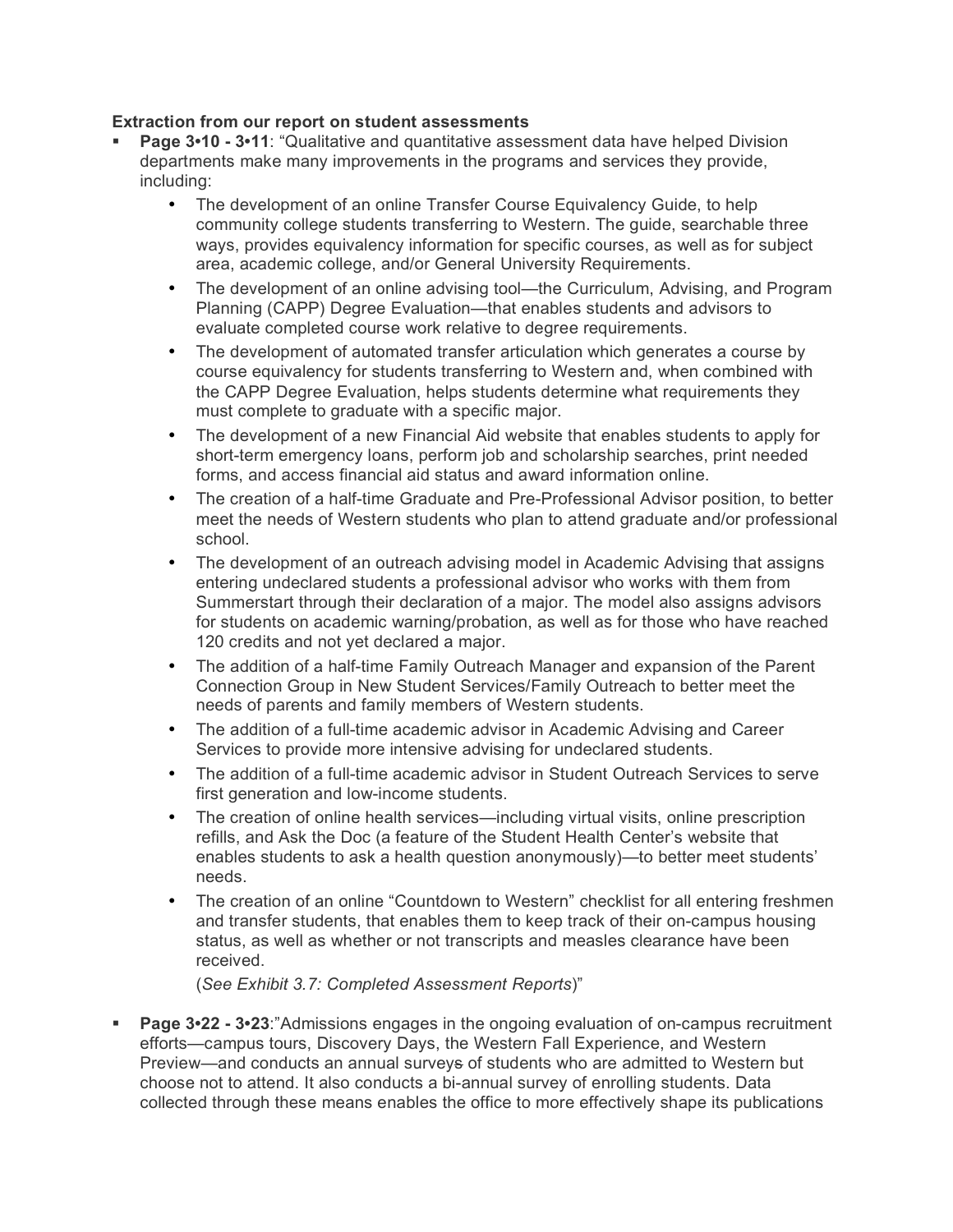and messages, and keep current with the changing expectations of prospective students and their families. Results from the surveys are used to improve Admissions programs and services… (see Exhibit 3.16: Sample Admissions Survey.)"

- **Page 3•24:** "In response to evaluations, the Office of New Student Services/Family Outreach is exploring the expansion of Summerstart from a one-day program to a two-day program; this would provide increased opportunities for addressing student concerns about course registration..."
- **Page 3•30**: "The Director of Admissions and Enrollment Management plays a key role in working with the Registrar's Office to interpret enrollment headcount, student credit hour, and full-time equivalency data, which, in turn, is used to schedule classes and ensure that adequate space is available, particularly in General University Requirement courses. Enrollment headcount and student credit hour data is also used by the Director of Admissions and Enrollment Management, in partnership with the Enrollment Planning Group, to determine how many freshmen and transfer students should be admitted each year, to meet institutional and state enrollment targets."
- **Page 3•32:** "Based on feedback from students and families, the Financial Aid Office has made several changes in the way information is made available and delivered. As a direct result of assessment efforts, all financial aid forms are now available online, via the Financial Aid website. Also, in response to student feedback, the office has revised their enrollment requirements for graduate students…to better fit the graduate curriculum and students' needs."
- **Page 3•35:** "Western has implemented several changes as a result of recommendations made by these groups, including: the practice of assigning all undeclared freshmen an advisor during Summerstart or Orientation; the creation of the *Major Guides*; the development of a set of guiding principles for advising; and the development of two new online tools for students—the Transfer Course Equivalency Guide, and a Curriculum, Advising, and Program Planning Degree Evaluation."
- **Page 3•36**: "In response to the increasing number of Western students who have expressed an interest in pre-professional programs, a half-time advising position was recently created to work with pre-professional students and students planning to enroll in post-graduate programs…"
- **Page 3•38**: "Of the students seen at the Counseling Center in 2005-06, 13% reported a past suicide attempt, 23% reported past or current bingeing/purging behavior, 30% reported a history of violence or abuse, and 20% reported past or current self-injury. In response, the center has doubled the size of its pre-professional training program and begun to offer more psycho-educational workshops, to increase the number of students [it] is able to serve."
- **Page 3•40**: "To meet students' [increased] demand for residential living, the university has rented off-campus space and developed alternative temporary housing in townhouse-style apartments."
- **Page 3•47 3•48**: "Through the ongoing assessment of local and national trends, the bookstore is able to alter merchandise selection, buying patterns, staffing, and operations in response to these challenges."